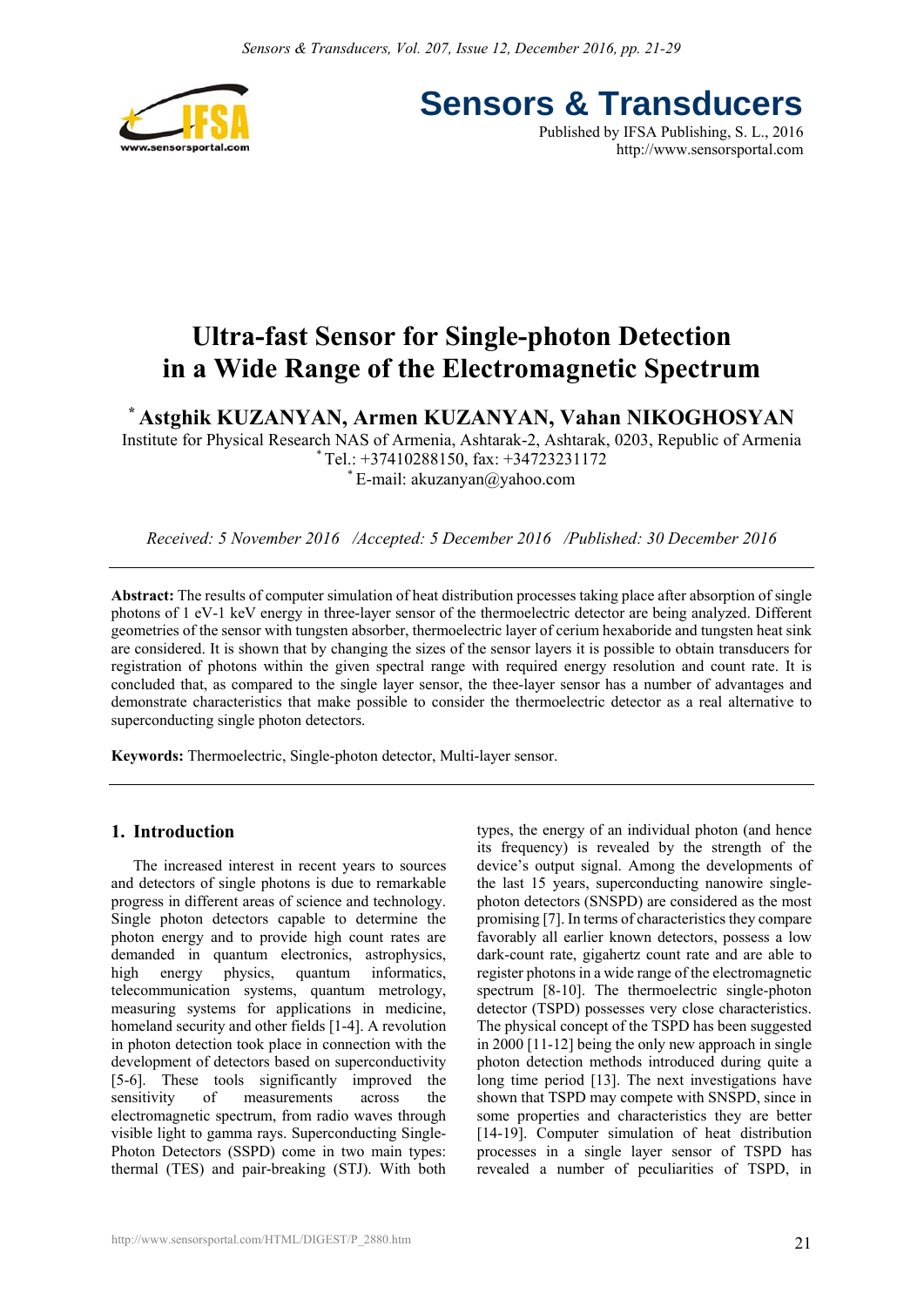particular the dependence of the response on the area of the photon thermalization in the absorber [20-23]. Recently, the idea of a three-layer TSPD sensor was proposed [24] providing for independence of the response on the thermalization region [25]. In the present work the results of computer simulation of the heat distribution processes in a three-layer sensor of the TSPD occurring after absorption of photons with energies from 1 eV to 1 keV are presented.

# **2. Detection Pixels of TSPD**

The design, peculiarities and characteristics of the single layer TSPD sensor were investigated in [11-12, 26]. The sensor contains two absorbers made of a heavy metal which are deposited on a dielectric substrate and coupled to each other by a thermoelectric bridge (Fig. 1(a)). When a photon enters the absorber its temperature rises, in comparison to that of the second absorber, leading to appearance of a voltage; by measuring this voltage the fact of absorption can be registered and the energy of the photon determined. Operation of such a sensor does not require any additional power source or applied voltage and, hence, no additional contacts. The TSPD sensor has remarkably simple design and provides for possibility to create detector matrix consisting of assemblage of sensors with very simple electronic structure. Such a sensor has, however, deficiencies limiting its application. The photon energy is being determined taking integral of the signal timing dependence. If the time decay of the signal to the background value is higher than the time of heat propagation through the metal-dielectric boundary, the so called Kapitza boundary, then a part of the heat extracted by the photon will pass to the substrate making impossible to determine the photon energy. The photon energy cannot be determined by the maximal value of the arising signal, since the temporal behavior depends on the area of the photon thermalization. The three-layer design of the TPSD sensor (Fig. 1(b)) avoids such dependence and the possibility of heat draft from absorber to the substrate.



**Fig. 1.** Single layer (a), and three-layer (b) sensors design: 1 – substrate; 2 – absorber; 3 – thermoelectric layer; 4 – heat sink.

# **3. Computing Technique**

The calculations were based on the heat conduction equation and were carried out by the matrix method for differential equations. For the function of three spatial variables  $(x, y, z)$  and the time variable t, the heat conduction equation is

$$
\rho c \frac{\partial T}{\partial t} + \frac{\partial q_x}{\partial x} + \frac{\partial q_y}{\partial y} + \frac{\partial q_z}{\partial z} = 0, \qquad (1)
$$

Where  $\rho$  is the heat-conducting material's density, *c* is the specific heat capacity, and  $q_x$ ,  $q_i$  and  $q_i$  are the projections of the heat flux density vector

$$
q_x = -\lambda \frac{\partial T}{\partial x}, \ q_y = -\lambda \frac{\partial T}{\partial y}, \ q_z = -\lambda \frac{\partial T}{\partial z}
$$
 (2)

Here  $\lambda$  is the thermal conductivity. The specific heat capacity at liquid-helium temperatures is determined by the equation

$$
c = \gamma T + A T^3 \tag{3}
$$

Where the coefficient *A* indicates the contribution of phonons and *γ* (Somerfield coefficient) presents the contribution of electrons. For simplicity of calculations, the phonon contribution to the heat capacity is not taken into account  $(A = 0)$ . The operating temperature of the detector was taken to be 9 K, since at this temperature  $CeB<sub>6</sub>$  crystals have the highest value of thermoelectric Fig. of merit. The used in calculations parameters are given in Table 1.

**Table 1.** Parameters of used materials at 9 K [27-30].

| <b>Parameters</b>                 | <b>Material</b> |                  |  |  |
|-----------------------------------|-----------------|------------------|--|--|
|                                   | W               | CeB <sub>6</sub> |  |  |
| Density, $kg/m3$                  | 19250           | 4800             |  |  |
| Specific heat capacity, J/kg K    | 0.197           | 73               |  |  |
| Sommerfeld coefficient, $J/kg·K2$ | 0.022           | 0.8              |  |  |
| Thermal conductivity, W/m K       | 9680            | 1.5              |  |  |
| Seebeck coefficient, $\mu$ V/K    |                 | 150              |  |  |

The thermal processes were modeled according to the following algorithm.

- The entire volume of the absorber and the bridge was broken down into the cells with the dimensions  $\Delta x$ ,  $\Delta y$  and  $\Delta z \leq 0.1$  μm. Obviously, the enlargement of the number of cells will provide more accurate calculations, but it will lead to more time consuming.

- The initial temperature for the all cells was set 9 K. In the absorber was chosen the cell where the photon is absorbed.

- According to the formula  $\Delta T = E / V \cdot \rho \cdot c$ , where *E* is the energy of the absorbed photon and *V* is the cell volume, the initial temperature of the cell  $T_0 = 9$  K + +Δ*T* was calculated.

The temperature of the all cells for each time point it was determined by the equation: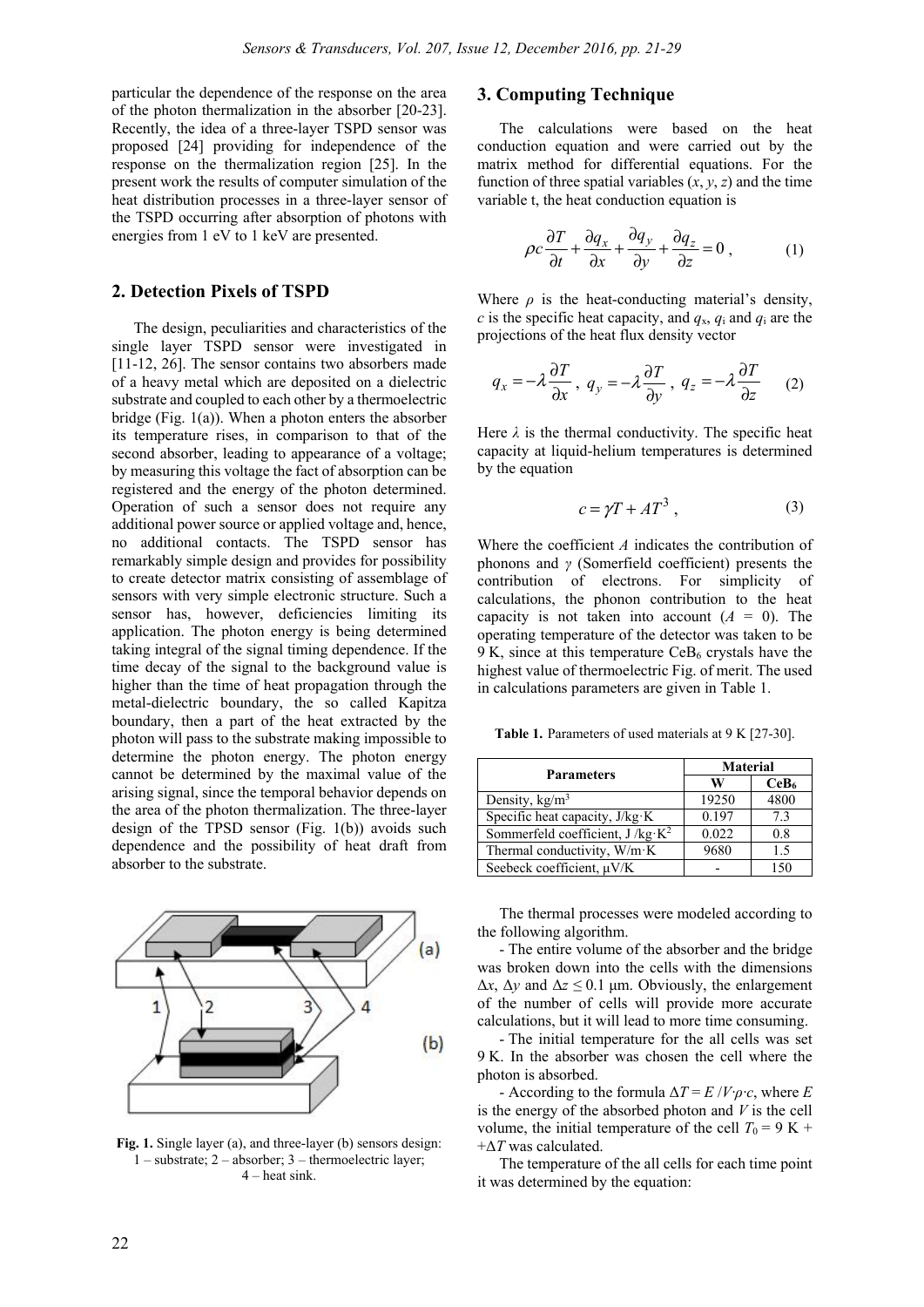$$
T_{ijk}(t_{n+1}) = T_{ijk}(t_n) +
$$
  
+  $\frac{\Delta t}{\rho c} \left[ \frac{\lambda(T_{i+1}) + \lambda(T_i)}{2} \cdot \frac{T_{i+1} - T_i}{\Delta x^2} + \frac{\lambda(T_{j+1}) + \lambda(T_j)}{2} \cdot \frac{T_{j+1} - T_j}{\Delta y^2} + \frac{\lambda(T_{k+1}) + \lambda(T_k)}{2} \cdot \frac{T_{k+1} - T_k}{\Delta z^2} \right]$  (4)

Here  $i, j, k$  are the coordinates of the cell,  $n$  is the number of time interval from the beginning of the process,  $\Delta t$  is the time interval. Obviously, the value of Δ*t* also determines the accuracy and speed of the calculation.

The absorber thickness is the most important parameter of the TSPD sensor. We were selecting this parameter proceeding from the demand to provide for high probability of photon absorption in the absorber. Taking the Bouguer-Lambert law and using the values for the coefficient of linear attenuation in W for 1 keV, 100 eV and 10 eV energy photons equal to respectively 5.775 μm<sup>-1</sup>, 28.875 μm<sup>-1</sup> and 115.5 μm<sup>-1</sup> [31], it is easy to calculate that the probability of absorption in 1.5 μm thick W of a photon of 1 keV energy will be 0.9998. The absorption probability for 100 eV and 10 eV photons in respectively 0.5 μm and 0.1 μm thick W will exceed 0.9999. It is obvious that thinner tungsten absorbers or absorbers fabricated from not heavy metals can be used to provide for absorption of photons with energies less than 10 eV with the same probability. However, we shall not consider the characteristics of such sensors for the following three reasons. We do not want to enlarge the volume of the article, as well as to complicate its perception. The third reason is that a sensor with 0.1 μm thick tungsten absorber can be successfully used for detection of 1 - 10 eV photons. The obtained results give evidence for that.

Fig. 2 shows the graphs for the probability of reaching by photons of 1 keV, 100 eV and 10 eV energies definite depths in the W absorber and showing that the probability for absorption in upper layers of the absorber is the highest.



**Fig. 2.** Probability of reaching by a photon a definite depth in the tungsten absorber.

The calculations for heat propagation processes in the three-layer TSPD sensor are therefore carried out for the cases of photon absorption close to surface of the absorber.

Let us also mention that in the multilayer option of the sensor the heat removal may be provided by using not heavy metal. In the case of necessity, the multilayer sensor versions employing various materials for the heat sink can be considered.

#### **4. Results**

The geometrical dimensions of sensors and results of calculations of heat propagation in the three-layer sensor are presented in Table 2.

The columns in the table give the calculation number, the geometric dimensions of absorber  $(X, Y, Z_1)$ , the thickness of thermoelectric layer  $(Z_2)$ , the thickness of heat sink  $(Z_3)$ , the distance from surface of absorber in which photon is absorbed (*h*), the photon energy  $(E)$ , the maximum temperature difference on the thermoelectric layer after photon absorption –  $(\Delta T_m)$ , time duration to achieve the  $\Delta T_{\text{m}}$  – ( $t_{\text{m}}$ ), the maximum of voltage on the sensor  $(U_m)$ , the time of recession  $\Delta T$  to the background  $10^{-4} K - (t_b)$ , its inverse (count rate) – (*R*). In accordance with Fig. 1, the geometric dimensions  $X$ and Y of the thermoelectric layer and of the heat sink are similar to those of absorber. In the calculations it was assumed that the photon is thermalized in the center of the absorber surface.

We shall start the discussion of the obtained results with consideration of X-ray photon absorption. Let us investigate the temporal behavior of the temperature difference ∆*T*(*t*) between the two surfaces of the thermoelectric layer in five different parts of the sensor which are at different distances from the sensor center.

The graphs of this dependence for the calculation 1 M from Table 2 are given on Fig. 3. As expected, the highest values for the temperature difference are reached in region 1, i.e. in the center of the sensor, directly under the point of photon thermalization. With distancing from the center the signal weakens and in the point 5 (which is the most far) the maximum is reached in 3 ps from the moment of photon absorption; it is of the order of the background value,  $10^{-4}$  K. A similar result is seen for the rest of calculations, and since the value of arising voltage on the sensor is determined by the maximal temperature difference on the thermoelectric layer, we shall consider further only the dependences ∆*T*(*t*) calculated for region 1.

Note that the graphs shown on Fig. 3 practically merge after 4 ps from the process start. During this time period the heat generated by the photon has already spread throughout the absorber volume.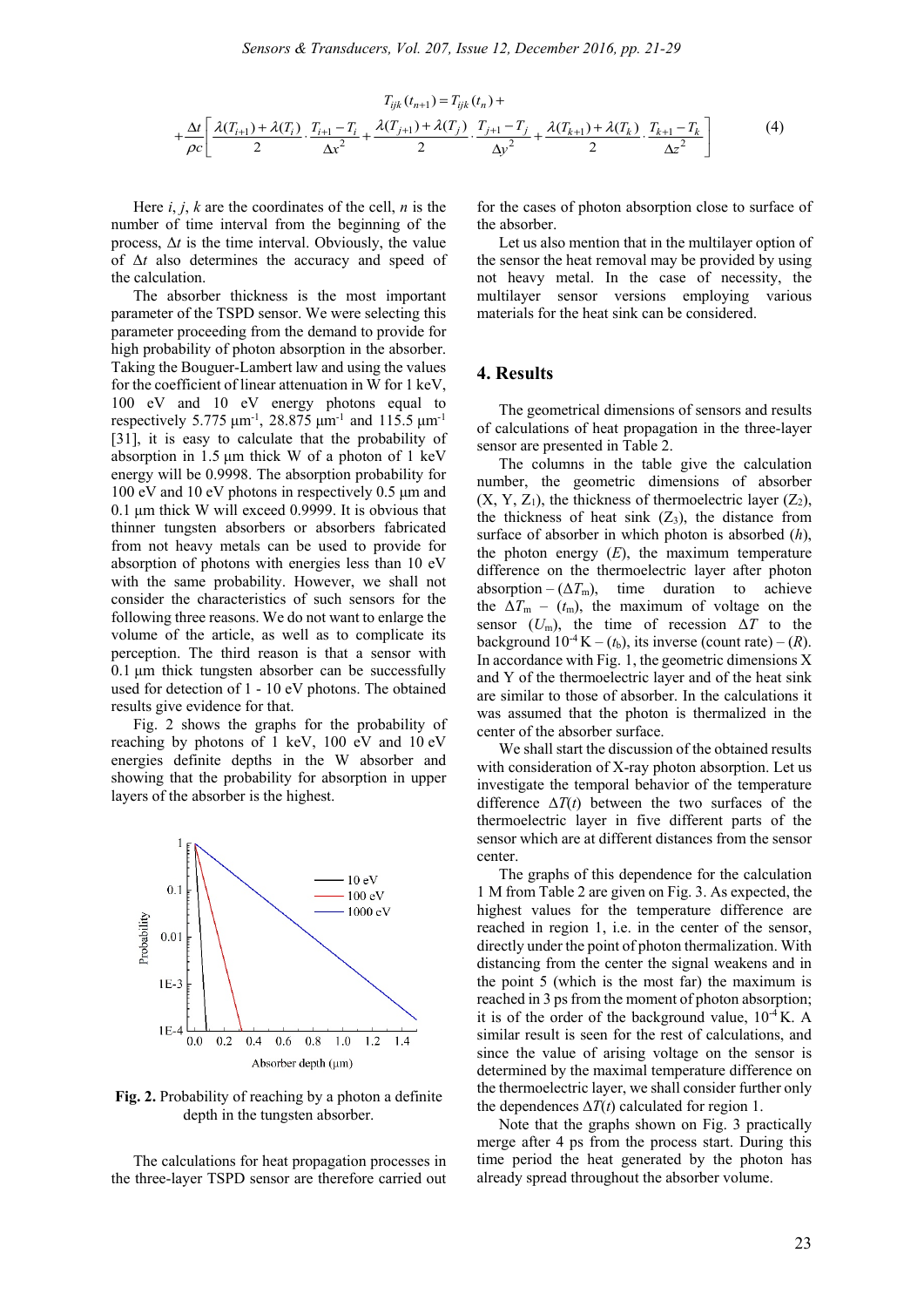| N <sub>0</sub> | X, Y, Z <sub>1</sub> ,    | $\mathbf{Z}_2$ | $\mathbf{Z}_3$ | h,               | E,             | $\Delta T$ m,     | $t_{\rm m}$ | $U_{\rm m}$ , | $t_{\rm b}$             | R,         |
|----------------|---------------------------|----------------|----------------|------------------|----------------|-------------------|-------------|---------------|-------------------------|------------|
|                | $\mu$ m                   | $\mu$ m        | $\mu$ m        | $\mu$ m          | eV             | mK                | ps          | $\mu V$       | ps                      | <b>GHz</b> |
| 1 <sub>M</sub> | 10, 10, 1.5               | 1              | 1              | 0.1              | 1000           | 6.78              | 0.162       | 1.017         | >10000                  | < 0.1      |
| 2M             | 10, 10, 1.5               | 0.5            | $\mathbf{1}$   | 0.1              | 1000           | 6.78              | 0.162       | 1.017         | >10000                  | < 0.1      |
| 3M             | $\overline{10, 10, 1.5}$  | 0.1            | $\mathbf{1}$   | 0.1              | 1000           | 6.75              | 0.156       | 1.013         | 420                     | 2.4        |
| 4M             | $\overline{10, 10}, 1.5$  | 0.05           | $\mathbf{1}$   | $\overline{0.1}$ | 1000           | 6.75              | 0.156       | 1.013         | 186.6                   | 5.4        |
| 5M             | 10, 10, 1.5               | 0.01           | 1              | 0.1              | 1000           | 5.64              | 0.156       | 0.846         | 4.8                     | 208        |
| 6M             | $\overline{10}$ , 10, 1.5 | 0.01           | $\overline{c}$ | 0.1              | 1000           | 5.64              | 0.156       | 0.846         | 4.8                     | 208        |
| 7M             | 10, 10, 1.5               | 0.01           | 5              | 0.1              | 1000           | 5.64              | 0.156       | 0.846         | 4.8                     | 208        |
| 8M             | 10, 10, 1.5               | 0.01           | 1              | 0.1              | 1100           | 6.2               | 0.156       | 0.93          | 5.1                     | 196        |
| 9M             | 10, 10, 1.5               | 0.01           | 1              | 0.1              | 900            | 5.07              | 0.156       | 0.761         | 4.5                     | 222        |
| 10M            | 10, 10, 1.5               | 0.01           | 1              | 0.1              | 1010           | 5.69              | 0.156       | 0.854         | 4.8                     | 208        |
| 11M            | 20, 20, 1.5               | 0.01           | $\mathbf{1}$   | 0.1              | 1000           | 5.64              | 0.156       | 0.846         | 3.9                     | 256        |
| 12M            | 5, 5, 1.5                 | 0.01           | 1              | 0.1              | 1000           | 5.64              | 0.156       | 0.846         | 8.7                     | 114        |
| 13M            | 10, 10, 0.5               | 0.05           | 1              | 0.1              | 100            | 36.8              | 0.012       | 5.52          | 21.9                    | 45.7       |
| 14M            | 10, 10, 0.5               | 0.05           | $\mathbf{1}$   | 0.1              | 110            | 40.48             | 0.012       | 6.072         | 25.5                    | 39.2       |
| 15M            | 10, 10, 0.5               | 0.05           | 1              | 0.1              | 90             | 33.12             | 0.012       | 4.968         | 18                      | 55.5       |
| 16M            | 10, 10, 0.5               | 0.01           | $\mathbf{1}$   | 0.1              | 100            | 33.71             | 0.012       | 5.057         | 2.97                    | 337        |
| 17M            | $\overline{10}$ , 10, 0.5 | 0.01           | $\overline{c}$ | 0.1              | 100            | 33.71             | 0.012       | 5.057         | $\mathfrak{Z}$          | 333        |
| 18M            | 10, 10, 0.5               | 0.01           | 5              | 0.1              | 100            | 33.71             | 0.012       | 5.057         | $\overline{\mathbf{3}}$ | 333        |
| 19M            | 10, 10, 0.1               | 0.01           | 1              | 0.01             | 10             | 114.7             | 0.0015      | 17.2          | 1.32                    | 758        |
| 20M            | $\overline{10}$ , 10, 0.1 | 0.01           | 1              | 0.01             | 11             | 126.1             | 0.0015      | 18.9          | 1.44                    | 694        |
| 21M            | 10, 10, 0.1               | 0.01           | 1              | 0.01             | 9              | 103.3             | 0.0015      | 15.5          | 1.2                     | 833        |
| 22M            | 10, 10, 0.1               | 0.01           | 1              | 0.01             | $\tau$         | 80.3              | 0.0015      | 12.05         | 0.963                   | 1038       |
| 23M            | 10, 10, 0.1               | 0.01           | 1              | 0.01             | $\overline{4}$ | 45.9              | 0.0015      | 6.885         | 0.651                   | 1536       |
| 24M            | 10, 10, 0.1               | 0.01           | $\mathbf{1}$   | 0.01             | $\mathbf{1}$   | $\overline{1}1.5$ | 0.0015      | 1.725         | 0.303                   | 3300       |
| 25M            | 10, 10, 0.1               | 0.01           | $\mathbf{1}$   | 0.01             | 1.1            | 12.6              | 0.0015      | 1.89          | 0.321                   | 3115       |
| 26M            | 10, 10, 0.1               | 0.01           | 1              | 0.01             | 0.9            | 10.3              | 0.0015      | 1.545         | 0.282                   | 3546       |
| 27M            | 10, 10, 0.5               | 0.01           | $\mathbf{1}$   | 0.2              | 100            | 71.3              | 0.0069      | 10.695        | 2.1                     | 476        |
| 28M            | 10, 10, 0.5               | 0.01           | $\mathbf{1}$   | 0.3              | 100            | 179.7             | 0.004       | 26.955        | 2.1                     | 476        |
| 29M            | 10, 10, 1                 | 0.01           | $\mathbf{1}$   | 0.1              | 100            | 3.4               | 0.06        | 0.51          | 1.671                   | 598        |
| 30M            | 10, 10, 1                 | 0.01           | 1              | 0.2              | 100            | 4.0               | 0.045       | 0.6           | 1.659                   | 602        |
| 31M            | 10, 10, 1                 | 0.01           | $\mathbf{1}$   | 0.3              | 100            | 5.6               | 0.033       | 0.84          | 1.644                   | 608        |
| 32M            | 10, 10, 0.5               | 0.01           | 0.5            | 0.1              | 100            | 33.7              | 0.012       | 5.057         | 2.85                    | 351        |
| 33M            | 10, 10, 0.5               | 0.01           | 0.1            | 0.1              | 100            | 33.7              | 0.012       | 5.057         | 2.191                   | 456        |
| 34M            | 10, 10, 0.5               | 0.01           | 0.05           | 0.1              | 100            | 33.7              | 0.012       | 5.057         | 1.699                   | 589        |
| 35M            | 10, 10, 0.1               | 0.01           | 0.5            | 0.01             | 1              | 11.5              | 0.0015      | 1.722         | 0.30561                 | 3272       |
| 36M            | $\overline{10, 10, 0.1}$  | 0.01           | 0.1            | 0.01             | 1              | 11.5              | 0.0015      | 1.722         | 0.30705                 | 3257       |
| 37M            | $\overline{10, 10, 0.1}$  | 0.01           | 0.05           | 0.01             | $\mathbf{1}$   | 11.5              | 0.0015      | 1.722         | 0.30711                 | 3256       |

**Table 2.** W/CeB6/W three-layer sensor geometry and calculated parameters.



**Fig. 3.** ∆*T*(*t*) dependence of the calculation 1M measured in five different areas of the thermoelectric layer: in the center (1), at different distances from the center:  $0.2 \mu m$  (2),  $0.5 \mu m$  (3), 1  $\mu m$  (4), 5  $\mu m$  (5).

After that, the heat must pass through the thermoelectric layer.

It follows from the table data that for the calculation 1M decay time to the background level is above 10 ns. The reason for this is in the low value of thermal conductivity coefficient of  $CeB<sub>6</sub>$ . Acceleration of the heat transfer from absorber to the heat sink can be achieved by decreasing the thickness of the thermoelectric layer. In calculations 1 M – 5 M, the thermoelectric latter was gradually decreased from 1 μm to 0.01 μm. The graphs of  $\Delta T(Z_2)$  and  $t_b(Z_2)$  dependencies of these calculations are presented on Fig. 4.

We can see that parameter  $t<sub>b</sub>$  is decreasing upon decreasing of the thickness of the thermoelectric layer, while the values of the parameter  $\Delta T_{\text{m}}$  remain practically unchanged up to 0.05 μm thicknesses. Parameter  $\Delta T_{\text{m}}$  is somewhat smaller for the 0.01 μm thick thermoelectric layer but at the same time the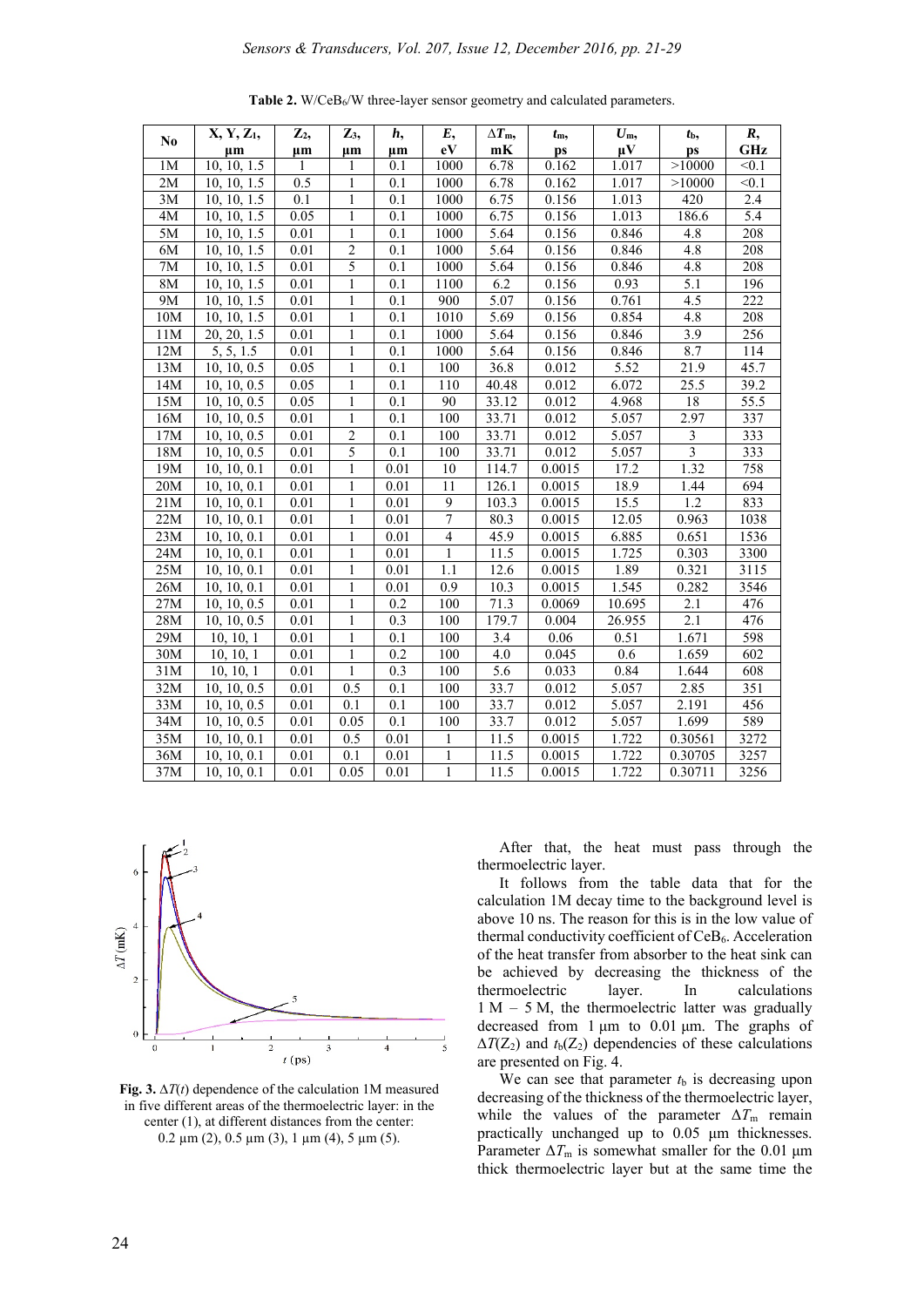signal is going down to the background value much faster thus providing for counting rate of the order of 200 GHz. In further calculations we shall use this value for the thickness of the thermoelectric layer.



**Fig. 4.** Dependence of the  $\Delta T$ m and *t*<sub>b</sub> parameters of calculations  $1 M - 5 M$  on the thickness of the thermoelectric layer.

Let compare the results of calculations 5-7 for sensors with 1-5 μm thicknesses of the W heat sink. It is seen from Table 2 that variation of the heat sink thickness does not influence the value of maximum signal and the count rate. It can be concluded that the thickness of the heat sink does not have a significant influence on the characteristics of the sensor and can be selected taking into account other constructional demands.

Fig. 5 shows  $\Delta T(t)$  graphs for the cases of 1 keV and  $1 \pm 0.1$  keV photon absorption. It can be seen that change of photon energy leads to change in the  $\Delta T_{\text{m}}$ value, while  $t_m$  does not change. It follows from Table 2 that the  $U_m$  values differ by 85 nV, if the photon energies differ by 10 %, and by 8 nV, if they differ by 1 %. It should be also mentioned that change in photon energy leads to some change of the count rate. Parameter *R* is smaller in the case of higher photon energies, since after thermalization in the absorber of the photon with a higher energy the temperature difference resulting on the thermoelectric layer is going down slower to the background value.

The next calculations in Table 2 are performed for sensors having twice larger dimensions on X and Y coordinates (11 M) and twice smaller dimensions (12 M). Comparison of their characteristics with those for calculation number 5 M shows that in the first case the count rate increases from 208 GHz to 256 GHz, while in the second case it decreases down to 114 GHz. Their  $\Delta T_{\text{m}}$  values in the meantime do not differ. From comparison of these data with those graphs of Fig. 3 it can be stated that in a three-layer sensor the TSPD absorber carries out not only the task of transformation of the photon energy to heat, but also of heat transfer from the thermalization zone of the photon. It is evident that these fact favors a remarkable increase of the count rate.



**Fig. 5.** ∆*T*(t) dependencies of calculation numbers 5 M, 8 M, 9 M for the cases of absorption of photons with 1000 eV, 1100 eV and 900 eV energies.

Now let us consider the calculations on detection of UV photons with energies above 100 eV, which border with X-ray energies, to 4 eV, or to the border of the visible range. Absorption of photons in calculations  $13 M - 15 M$  is considered with energies of 100 eV and  $100 \pm 10$  eV in 0.5  $\mu$ m thick tungsten absorber. It follows from Table 2 that the voltages corresponding to maximums of these dependences differ by  $0.55 \mu V$ . Registration of signals differing by nanovolts will prove achievement of 0.1 eV energy resolution.

Comparison of ∆*T*m parameters for 4 M and 13 M calculations shows that as a result of a 100 eV photon absorption this parameter is bigger almost by one order, than in the case of X-ray photons. Explanation of this fact will be given later. Now we shall consider the results of  $16 M - 18 M$  calculations which have been carried out for the sensor geometries with different thicknesses of the tungsten heat sink and the thermoelectrics thickness of 0.01 μm. In this case, as it follows from the table, the thickness of the heat sink does not influence the parameters  $\Delta T_{\text{m}}$ ,  $t_{\text{m}}$ ,  $U_{\text{m}}$ ,  $t_{\text{b}}$  and *R*. However, in comparison to the previous 3 calculations, when the thickness of the thermoelectric layer was 0.05 μm, the count rate is remarkably higher. It goes up to 333 GHz that exceeds the known to us literature values for this parameter in superconducting detectors.

Calculations presented in Table 2 for 11 eV and smaller photon energies were done for the sensor with 0.1 μm absorber thickness. As mentioned above, such a thickness of the W absorber provides for photon absorption in the given energy range with probability close to 1. Calculations  $19 M - 21 M$  were carried out for the case of photon absorption with energy 10 eV and  $10 \pm 1$  eV. Parameter  $\Delta T_{\text{m}}$  for these calculations is also much bigger, as compared to the value of this parameter in calculations  $8 M - 10 M$ , although the photon energy is decreased by one order. This seems strange, as in the above case, when comparing the calculation results for the cases of 1 keV and 100 eV photons absorption. The situation is cleared if taking into account the change of the absorber thickness. When going from X-ray photons to UV photons with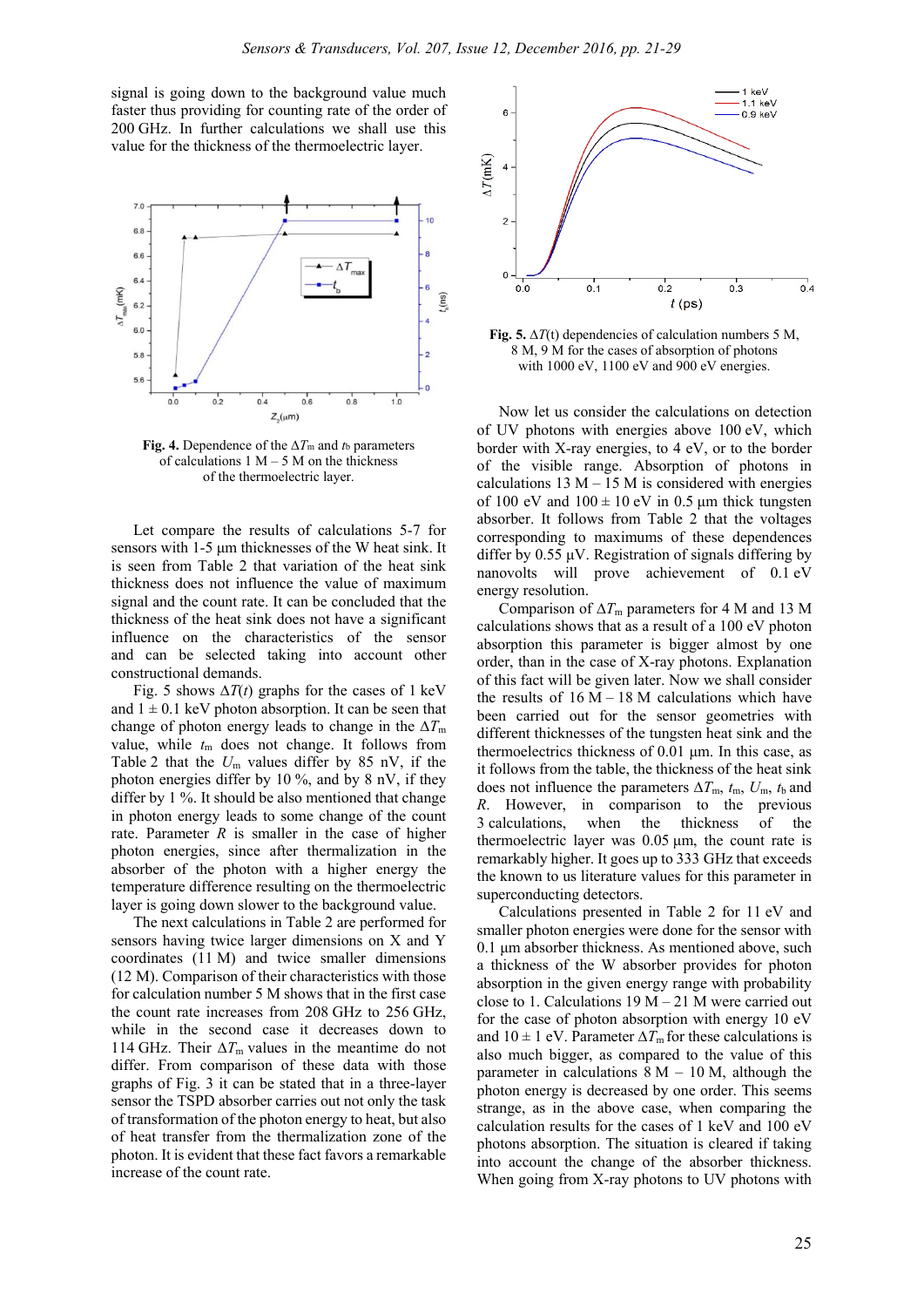100 eV energy we had decreased the absorber thickness  $Z_1$  from 1.5  $\mu$ m to 0.5  $\mu$ m, or by a factor of 3, and correspondingly by a factor of 5, up to 0.1 μm upon changing the photon energy from 100 eV to 10 eV. Calculations of ∆*T* to which the tungsten semisphere will be heated by a photon of energy *E* give for the 3 considered cases the following values:  $E = 1 \text{ keV}, Z_1 = 1.5 \text{ µm}, \Delta T = 0.008 \text{ K}; E = 100 \text{ eV},$  $Z_1 = 0.5$  μm,  $\Delta T = 0.022$  K;  $E = 10$  eV,  $Z_1 = 0.1$  μm, ∆*T* = 0.352 K. These values of ∆*T* correspond to the values of  $\Delta T_m$  in calculations 5 M, 16 M and 19 M.

From the data of Table 2 for absorption of photons of 10 eV, 11 eV and 9 eV energies, the values of the  $U_{\rm m}$  parameter are equal correspondingly to 17.2  $\mu$ V, 18.9 μV and 15.5 μV. The 1 eV difference in energy, at the level of 10 eV, corresponds to the voltage of 1.7 μV, or the registration of the signal with 0.17 μV accuracy will provide for a 0.1 eV energy resolution. At the same time it is a pleasure to state that parameter *R* of calculations  $19 M - 21 M$  constitutes a few hundreds of gigahertz.

Dependence of the *U*m parameter on energy of the absorbed photon for calculations  $19 M - 26 M$  is presented on Fig. 6. These calculations were carried out at similar geometric sizes of the sensor layers. The observed in this case linearity shows that the *U*<sup>m</sup> parameter, or the measured in the experiment maximum of arising voltage on the sensor, can be used for exact determination of the energy of the absorbed photon.



**Fig. 6.** Dependence of the *U*m parameter from calculations 19M – 26M on the energy of absorbed photon.

According to data of Table 2, for IR photons with energies of 0.9 eV, 1 eV and 1.1 eV (calculations  $24 M - 26 M$ ) the  $U_m$  parameter is equal respectively to 1.545 μV, 1.725 μV and 1.89 μV. Thus, the 0.1 eV energy difference at 1 eV level corresponds to *U*<sup>m</sup> parameter difference by 0.18 μV. It can be stated, that for the IR photons the accuracy of the photon energy valuation can also be better than 1 %.

Let us pay attention to the count rate parameter for the calculations  $22 M - 26 M$  given in Table 2. The data show that for the near UV range, as well as for the IR, the photon count rate may reach terahertz values. The count rate of the single layer sensor of TSPD, as well as of superconducting detectors, is by orders of magnitude lower [20-23].

Let us consider the case, when the photon is absorbed at some distance below the absorber surface. As it has been shown above (Fig. 2) the probability for a photon to reach a certain depth in the absorber is strongly reduced with increasing this depth. Nevertheless, we have done calculations for processes of heat distribution in a three-layer sensor of TSPD upon absorption of a 100 eV energy photon at different depths from the absorber surface. At the same dimensions of the sensor, calculations 4 M, 27 M and 28 M were done for the cases of photon absorption at  $0.1 \mu m$ ,  $0.2 \mu m$  and  $0.3 \mu m$  distances from 0.5  $\mu m$ thick absorber surfaces. Fig. 7 shows  $\Delta T(t)$  graphs for these calculations. Calculations 29 M, 30 M and 31 M were done for photon absorption at the same depths, but in a 1 μm thick absorber. As it can be seen from Fig. 7 the signal, as expected, is amplified and the maximum is reached faster when the point of photon thermalization is approaching the thermoelectric layer. Similar results are obtained for calculations 29 M – 31 M (see Table 2). With increasing *h*, higher values of parameter ∆*T*m are reached, while parameter *t*m is decreasing.



**Fig. 7.**  $\Delta T(t)$  dependencies of calculation numbers 4 M, 27 M, 28 M for the cases of absorption of photons with 100 eV energy at 0.1 μm,  $0.2 \mu$ m and  $0.3 \mu$ m distances from absorber surface.

Analysis of data of Table 2 allows concluding that, at the same architecture of the sensor, parameter  $t_m$ depends on the distance from absorber surface at which photon is absorbed (*h*), while  $t_m$  and  $\Delta T_m$ parameters uniquely define the energy of the absorbed photon.

Finally, let us consider sensors with the heat sink thinner than 1 μm. The characteristics of sensors with a thin heat sink may differ from the results of previous calculations. The need for such sensors may arise for solution of some specific tasks. The thickness of the heat sink in calculations  $1 M - 31 M$  was varied in the range 1 - 5 μm, and we came to the conclusion that such a change of the heat sink thickness did not change the characteristics of the signal obtained after photons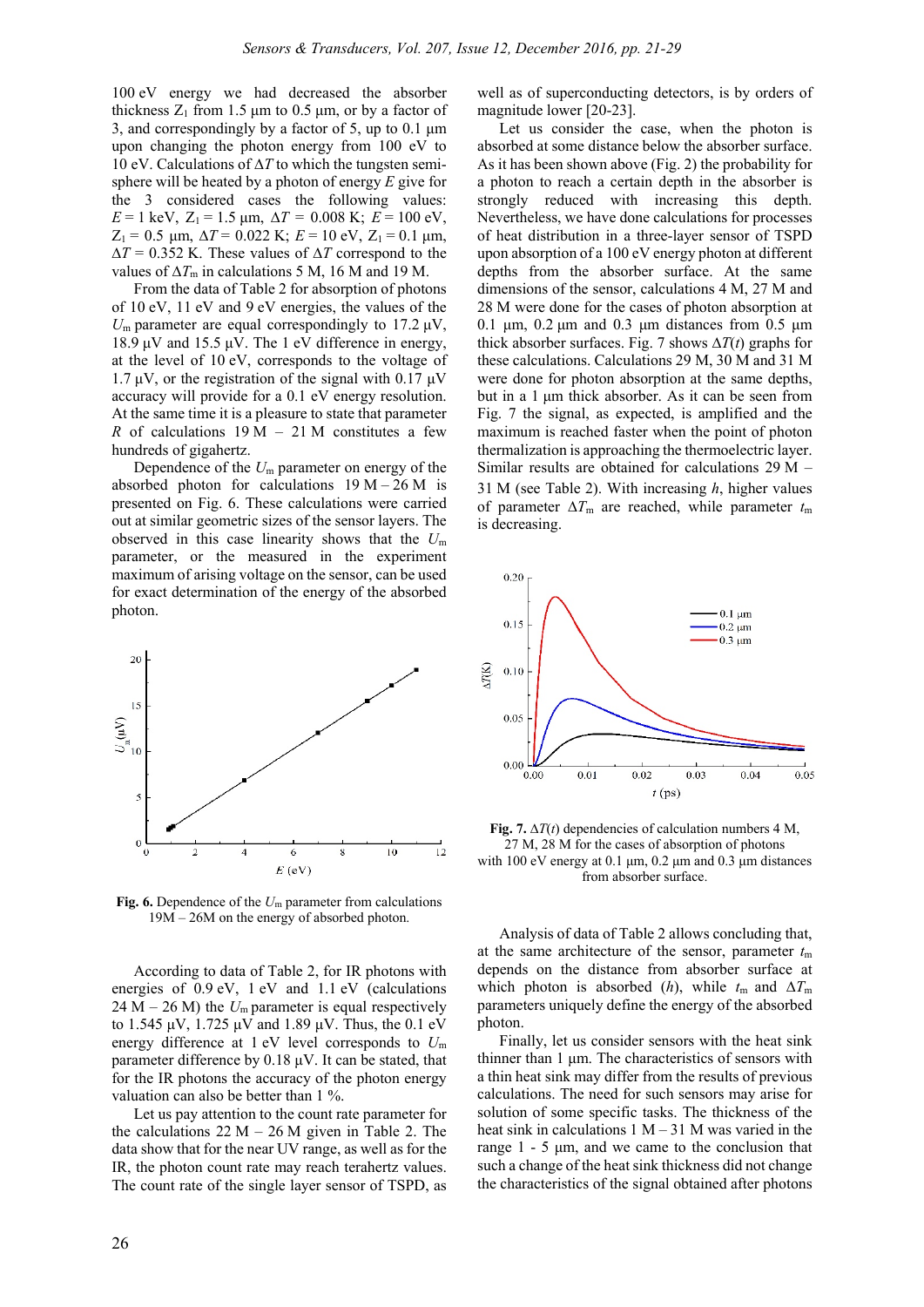absorption. Calculations  $32 M - 37 M$  reveal that the *t*m and ∆*T*m signal parameters do not change when the thickness of the heat sink becomes less than 1 μm. Parameters  $t<sub>b</sub>$ , and therefore the count rate are changing. Moreover, as it follows from the data given in Table 2, this change is different for photons of different energies. Fig. 8 clearly shows that with decreasing of the heat sink thickness, parameter *R* increases for calculations describing the absorption of photons with 100 eV energy, while it decreases in the case of absorption of 1 eV photons. This strongly different behavior becomes understandable after a more detailed consideration of processes of heat propagation in a three-layer sensor.



**Fig. 8.** Dependence of parameter *R* from calculations for 1eV and 100 eV energy photons on the thickness of heat sink.

Let us check how is changing with time the temperature at the thermoelectric-heat sink boundary  $(T_1)$  directly under the zone of photon thermalization. Fig. 9 shows  $T_1(t)$  graphs for the cases of 1 eV (calculation 37 M) and 100 eV (calculation 34 M) photon absorption in the sensor with a 50 nm thick heat sink for time interval  $0 - t<sub>b</sub>$ .



**Fig. 9.**  $T_1(t)$  dependence for 1 eV and 100 eV photons absorbtions in the sensors with heat sink of 50 nm thickness.

As seen, these graphs largely differ. While upon absorption of 100 eV photons this zone is heated to *T*<sup>1</sup> which is exceeding by 4 times the background temperature  $(T_b)$ , in the case of 1 eV photon absorption the value of  $T_1$  is significantly lower than  $T_b$ . At the same time we see different dynamics of heat propagation processes for the two calculations which is the reason for the differences shown in Fig. 8.

Note that the changes of parameter *R* versus the thickness of the heat sink is small. According to calculations, for 100 eV photons the decrease in thickness of the heat sink by a factor of 100 leads to increase of the parameter *R* by less than two times; for the case of 1 eV photons the decrease in thickness of the heat sink by a factor of 20 leads to reduction of the parameter  $R$  by 1.3 %.

Is it realistic to measure the signal from the thermoelectric sensor considered in the present work?

1) The following results or data were considered in previous papers [11, 16] concerning the principal possibility of conversion of the thermoelectric energy to electrical voltage and digital superconducting readout:

- Experimental registration of the signal coming from thermoelectric single layer sensor consisting of Sb absorber and heat-sink with an Au-Fe thermoelectric bridge between them;

- Signal acquisition scheme in single-pixel experiments.

Thermoelectric sensors can function as either voltage or current sources. The low working temperatures and low impedance of the sensors facilitate using SQUIDs as preamps for the lowest noise. SQUIDs measure current and transform it into voltage. Three important conclusions on the signal registration chain are apparent from this scheme:

a) Any parasitic resistance should be eliminated (in devices, interconnections, etc.).

b) Input/output impedances should match in cold stage (detector unit and superconductor electronics), and in room temperature stage, the amplifier input noise should be lower than the output noise level from the SQUID preamplifier.

c) Signal acquisition bandwidth should be optimized.

Concluding this part, we can state that the signal of the thermoelectric detector operating at helium temperatures can be registered.

2) As it is shown in the present work, the voltage appearing on the sensor can reach micro-volts; to provide an energy resolution of better than 1 %, it is necessary to have resolution of a few nanovolts. Registration of such a signal of sensor of TSPD can be realized without difficulties for signal of nanosecond durations [11].

3) For shorter duration signals the approaches commonly used in superconducting detectors can be used in registration of the signal of the thermoelectric sensor, since despite of very different physical processes underlying these two types of detectors, the final stage is the registration of the out-coming electrical signal, while electronics is indifferent to the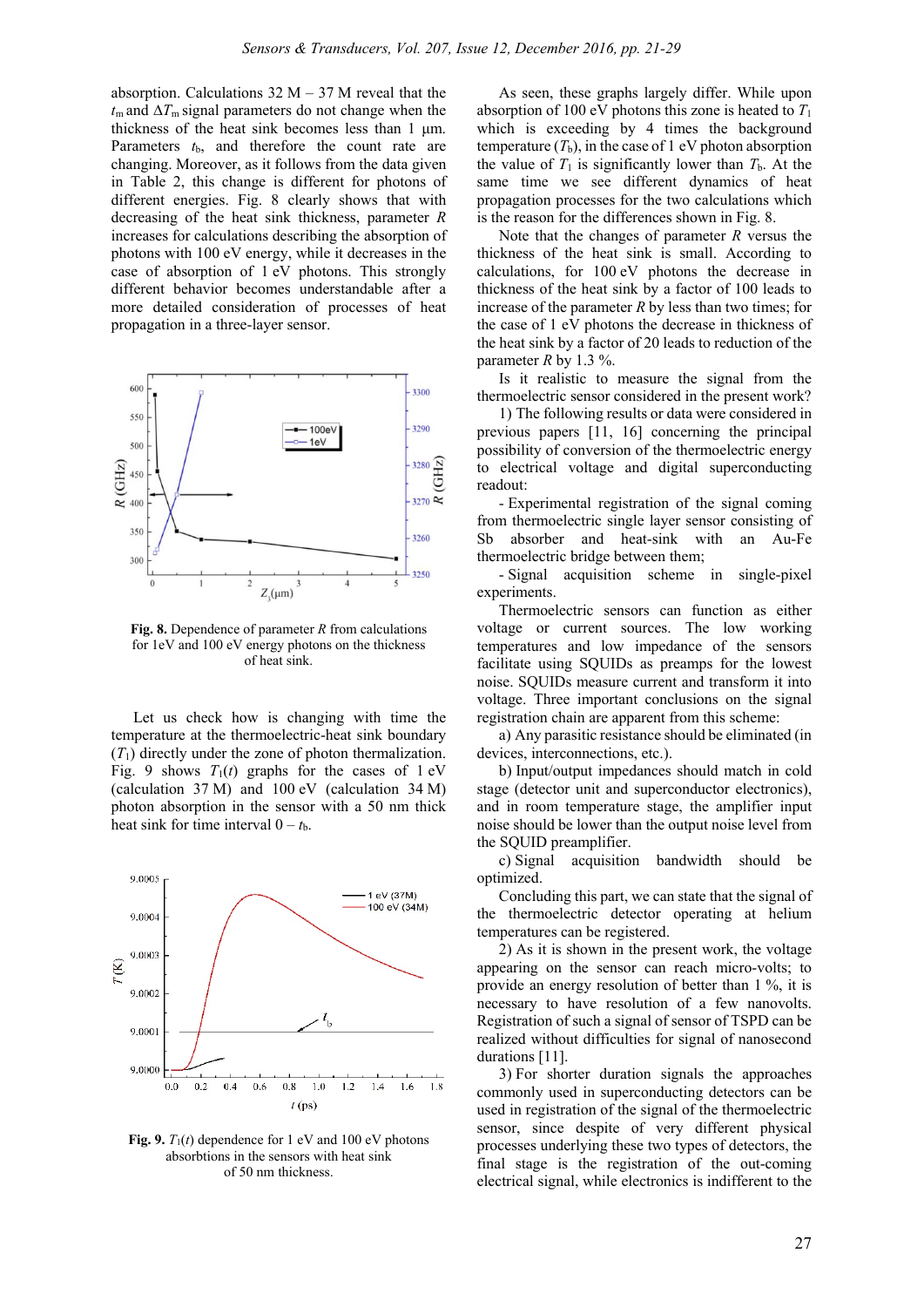origin of the signal and as a result of which physical processes it is originating.

In conclusion, summing these arguments we can give a positive answer to the above raised question on possibility of signal registration coming from the thermoelectric sensor considered in this work.

# **5. Conclusions**

The obtained results allow the following conclusions to be done:

1) The three-layer sensor of TSPD may register individual photons in a wide range of the electromagnetic spectrum from 1 eV to 1 keV, providing energy resolution of not less than 1 % and count rate from tens gigahertz to terahertz.

2) For solution of a wide range of different tasks the ratio (energy resolution)/(count rate) can be varied by changing the geometric sizes of the sensor.

3) Taking into account several features of the thermoelectric detector, such as simple design, high position resolution and absence of strict requirements to operating conditions, it can be argued that thermoelectric detectors with multi-layer sensor can be a real competitor to superconducting detectors.

The superconducting single photon detectors have a longer history of development, as compared to thermoelectric ones. A big number of research groups have been involved and continue the studies on superconducting detectors at present in many countries that resulted in remarkable improvement of SSPD characteristics. The authors hope that the present publication will attract attention to thermoelectric detectors and that the experimental results on TSPD research will appear soon, since following the results of computer simulation this is quite a perspective direction.

# **Acknowledgements**

This work was supported by the RA MES State Committee of Science and Russian Foundation for Basic Research (RF) in the frames of the joint research projects SCS 15RF-018 and RFBR 15-53-05047 accordingly.

The authors would like to thank Dr. A.M. Gulian for the helpful discussions.

# **References**

- [1]. R. H. Hadfield, Single-photon detectors for optical quantum information applications, *Nature Photonics,* Vol. 3**,** No. 12, 2009, pp. 696-705.
- [2]. J. J. Renema, Q. Wang, R. Gaudio, I. Komen, K. Hoog Op'T, D. Sahin, A. Schilling, M. P. van Exter, A. Fiore, A. Engel, M. J. A. de Dood, Position-Dependent Local Detection Efficiency in a Nanowire Superconducting Single-Photon Detector, *Nano Letters,* Vol. 15, No. 7**,** 2015, pp. 4541-4545.
- [3]. M. Kaniber, F. Flassig, G. Reithmaier, R. Gross, J. J. Finley, Integrated superconducting detectors on semiconductors for quantum optics applications, *Applied Physics B,* Vol. 122, No. 115, 2016, pp. 1-2.
- [4]. T. Yamashita, S. Miki, H. Terai, Z. Wang, Lowfilling-factor superconducting single photon detector with high system detection efficiency, *Optics Express*, Vol. 21, Issue 22, 2013, pp. 27177-27184.
- [5]. K. D. Irwin, Seeing with Superconductors, *Scientific American,* Vol. 295, 2006, pp. 86-95.
- [6]. J. N. Ullom, D. A. Bennett, Review of superconducting transition-edge sensors for X-ray and gamma-ray spectroscopy, *Superconductor Science and Technology,* Vol. 28, No. 8, 2015, 084003.
- [7]. G. N. Gol'tsman, O. Okunev, G. Chulkova, A. Lipatov, A. Semenov, K. Smirnov, B. Voronov, A. Dzardanov, C. Williams, R. Sobolewski, Picosecond superconducting single-photon optical detector, *Applied Physics Letters*, Vol. 79, No. 6, 2001, pp. 705-707.
- [8]. H. A. Atikian, A. Eftekharian, J. A. Salim, M. J. Burek, J. T. Choy, H. A. Majedi, M. Lončar, Superconducting nanowire single photon detector on diamond, *Applied Physics Letters*, Vol. 104, Issue 12, 2014, 122602.
- [9]. D. Liu, S. Miki, T. Yamashita, L. You, Z. Wang, H. Terai, Multimode fiber-coupled superconducting nanowire single-photon detector with 70 % system efficiency at visible wavelength, *Optics Express,*  Vol. 22, Issue 18, 2014, pp. 21167-21174.
- [10]. J. J. Renema, R. Gaudio, Q. Wang, Z. Zhou, A. Gaggero, F. Mattioli, R. Leoni, D. Sahin, M. J. A. de Dood, A. Fiore, M. P. van Exter, Experimental test of theories of the detection mechanism in a nanowire superconducting single photon detector, *Phys. Rev. Lett.*, Vol. 112, No. 11, 2014, 117604.
- [11]. G. G. Fritz, K. S. Wood, D. van Vechten, A. L. Gyulamiryan, A. S. Kuzanyan, N. J. Giordano, T. M. Jacobs, H**.-**D**.** Wu, J. S. Horwitz, A. M. Gulian, Thermoelectric single-photon detectors for X-ray/UV radiation, *Proc. SPIE*, Vol. 4140, 2000, pp. 459-469.
- [12]. D. Van Vechten, K. Wood, G. Fritz, J. Horwitz, A. Gyulamiryan, A. Kuzanyan, V. Vartanyan, A. Gulian, Imaging detectors based on anisotropic thermoelectricity, *Nuclear Instruments and Methods in Physics Research*, Vol. 444, Issue 1-2, 2000, pp. 42-45.
- [13]. S. N. Song, S. R. Maglic, C. D. Thomas, M. P. Ulmer, J. B. Ketterson, High energy resolution X-ray detection based on a coupled Fiske cavity and Josephson junction oscillator, *Applied Physics Letters*, Vol. 69, No. 11, 1996, pp. 1631-1633.
- [14]. K. Wood, D. Van Vechten, G. Fritz, H.-D. Wu, S. Bounnak, K. Bussman, K. Winzer, S. Kunii, V. Gurin, M. Korsukova, C. Mitterer, M. Corlsson, F. Golf, A. Kuzanyan, G. Badalyan, S. Horutyunyan, S. Petrosyan, V. Vardanyan, T. Paronyan, V. Nikoghosyan, A. Gulian, Toward Ultimate Limits of Performance of the QVD Detector, *Nuclear Instruments and Methods in Physics Research*, Vol. 520, Issue 1-3, 2004, pp. 56-59.
- [15]. A. Gulian, K. Wood, D. VanVechten, G. Fritz, H.-D. Wu, S. Bounnak, K. Bussman, K. Winzer, S. Kunii, V. Gurin, M. Korsukova, C. Mitterer, M. Corlsson, F. Golf, A. Kuzanyan, G. Badalyan, S. Horutyunyan, S. Petrosyan, V. Vardanyan, T. Paronyan, V. Nikoghosyan, Current developmental status of thermoelectric (QVD) detectors, *Nuclear Instruments*